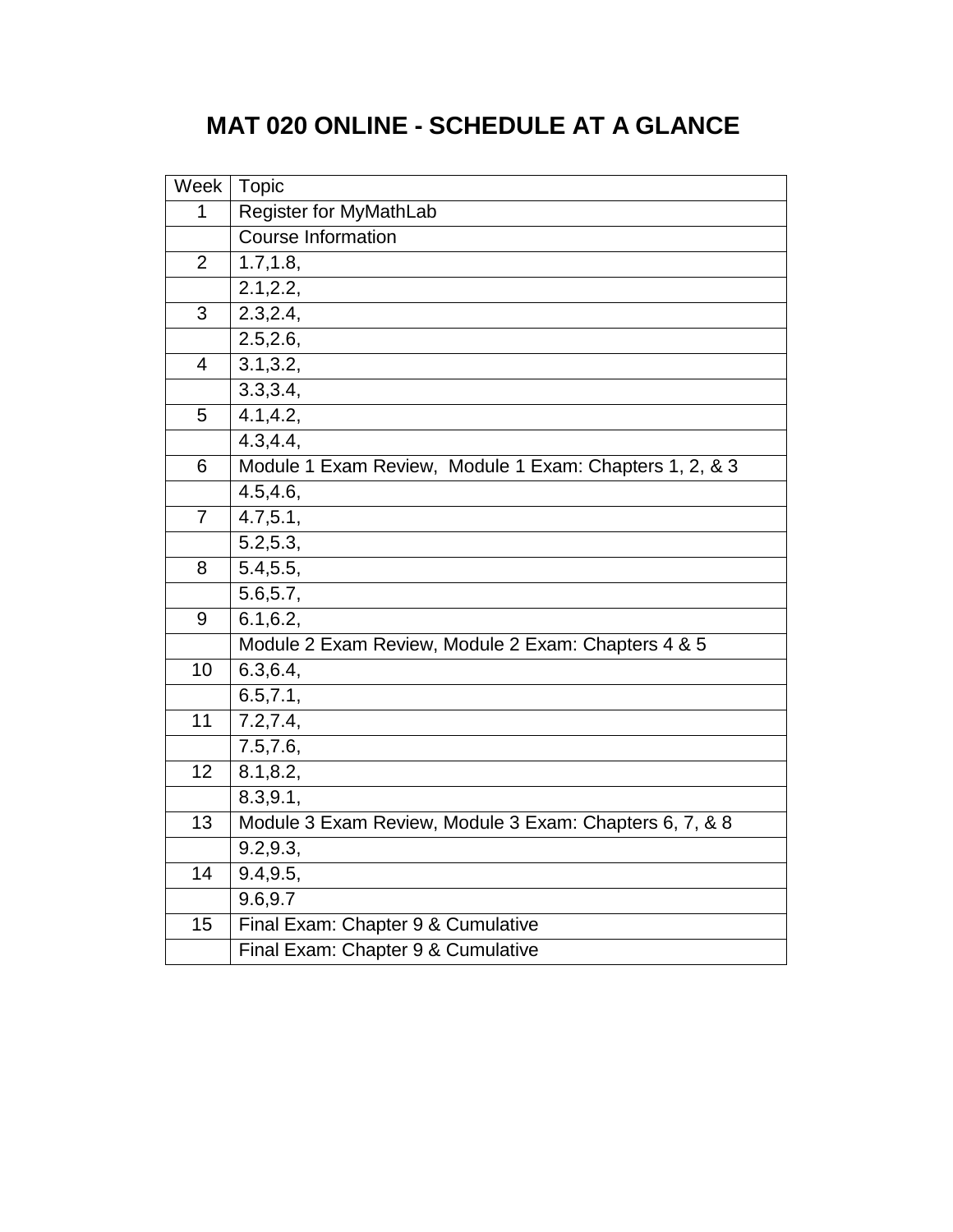## COURSE INFORMATION & POLICIES - MAT 020 ONLINE

## YOUR INSTRUCTOR

Greg Severance P.E. Jackson College – JM 250 2111 Emmons Road Jackson, MI 49201 email[:gseverance@jccmi.edu](mailto:gseverance@jccmi.edu)

## HOW DO YOU COMMUNICATE WITH YOUR INSTRUCTOR?

The best way for you to communicate with me is via email. You are more likely to get a prompt response to an email than a phone message.

I monitor my email continuously while I am in my office and I check my email regularly throughout the week at off campus locations. I only check my phone messages when I am in my office.

As a student, you are provided with a Jackson College student email account. Due to SPAM filtering issues, I will only respond to emails sent from your Jackson College email and I will only send emails to your Jackson College email. I will not send emails to any other email address. Check your Jackson College email regularly.

To set up and access your Jackson College email account do the following:

Go to [www.jccmi.edu](http://www.jccmi.edu/) and click on the email button in the top menu then select student email.

Follow the onscreen instructions to log into your Jackson College email account.

If you are not able to get your Jackson College email working, you must contact the Jackson College Solution Center immediately at 517.796.8639 to get it working.

## WHERE DO YOU GET HELP?

In MyMathLab. The MyMathLab software contains many methods for providing help. Explore the site and find the method that works best for you. Note that MyMathLab maintains a great product support service. You can reach them 800.677.6337.

The Jackson College Center for Student Success. Drop in tutoring is available at the Center for Student Success in Walker Hall room 123. Regular tutoring and additional support for academic success can be arranged by calling 517.796.8415 or by stopping by the Center for Student Success.

The Jackson College Information Technology Solution Center. If you are having problems with JetNet or internet access contact the Jackson College Information Technology Solution Center by calling 517.796.8639

The Kahn Academy online at <http://www.khanacademy.org/> which covers topics including developmental mathematics and prealgebra. Scroll down until you get to the appropriate topic.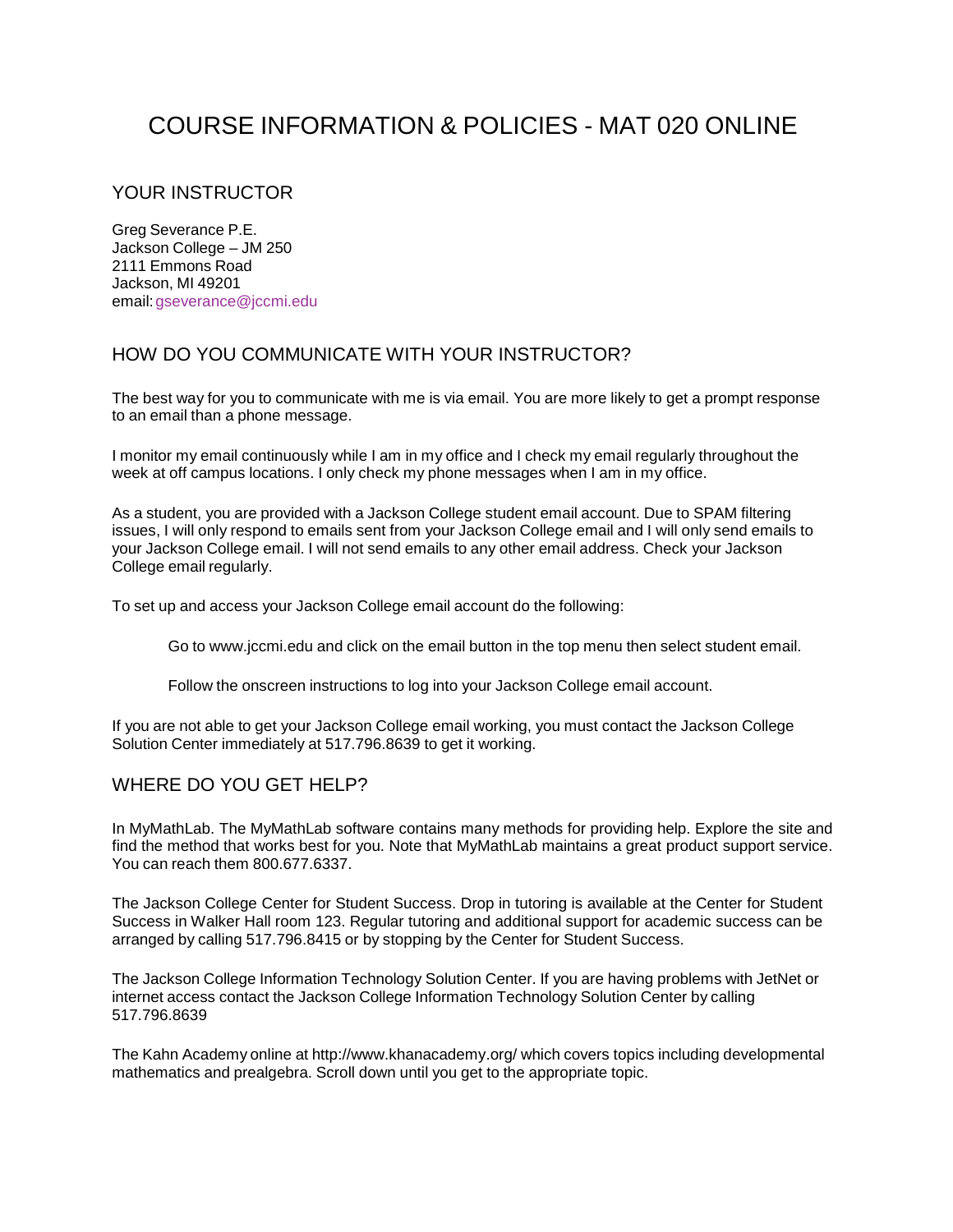MathTV online at [http://mathtv.org](http://mathtv.org/) which covers topics including developmental math and prealgebra.

A variety of other online math help exists and can be found by searching "math help" online.

#### GRADE WEIGHTING

| Exams            | 50% |
|------------------|-----|
| Homework/Quizzes | 50% |

#### GRADING SCALE

| $90 - 100\%$ | 4.0 |
|--------------|-----|
| 85 - 89%     | 3.5 |
| $80 - 84%$   | 3.0 |
| 75 - 79%     | 2.5 |
| 70 - 74%     | 2.0 |
| 65 - 69%     | 1.5 |
| 60 - 64%     | 1.0 |
| $50 - 59%$   | 0.5 |
| $0 - 49%$    | 0.0 |
|              |     |

### GRADE POSTING

Your grades will be recorded and posted in your MyMathLab gradebook. I will input your written assignment grades into your MyMathLab gradebook. The overall grade that MyMathLab shows is the grade that you have for the class based on completed assignments at that point.

Assignments that are overdue do not count as zeros until zeros are entered for them.

A grade of zero will be given for each assignment you have not completed by the end of the course.

Your final grade will be posted in e-services on the Jackson College website after the semester ends.

#### CALCULATOR USE

You are not allowed the use of a calculator on the following exams:

Module 1 Exam Module 2 Exam

You are allowed the use of a non-graphing calculator on the following exams:

Module 3 Exam Final Exam

A non-graphing calculator that will perform basic calculations (add, subtract, multiply, divide, percents, and fractions) is allowed. A graphing calculator may not be used. If you need to purchase a calculator, the Texas Instruments TI-30 is a good choice.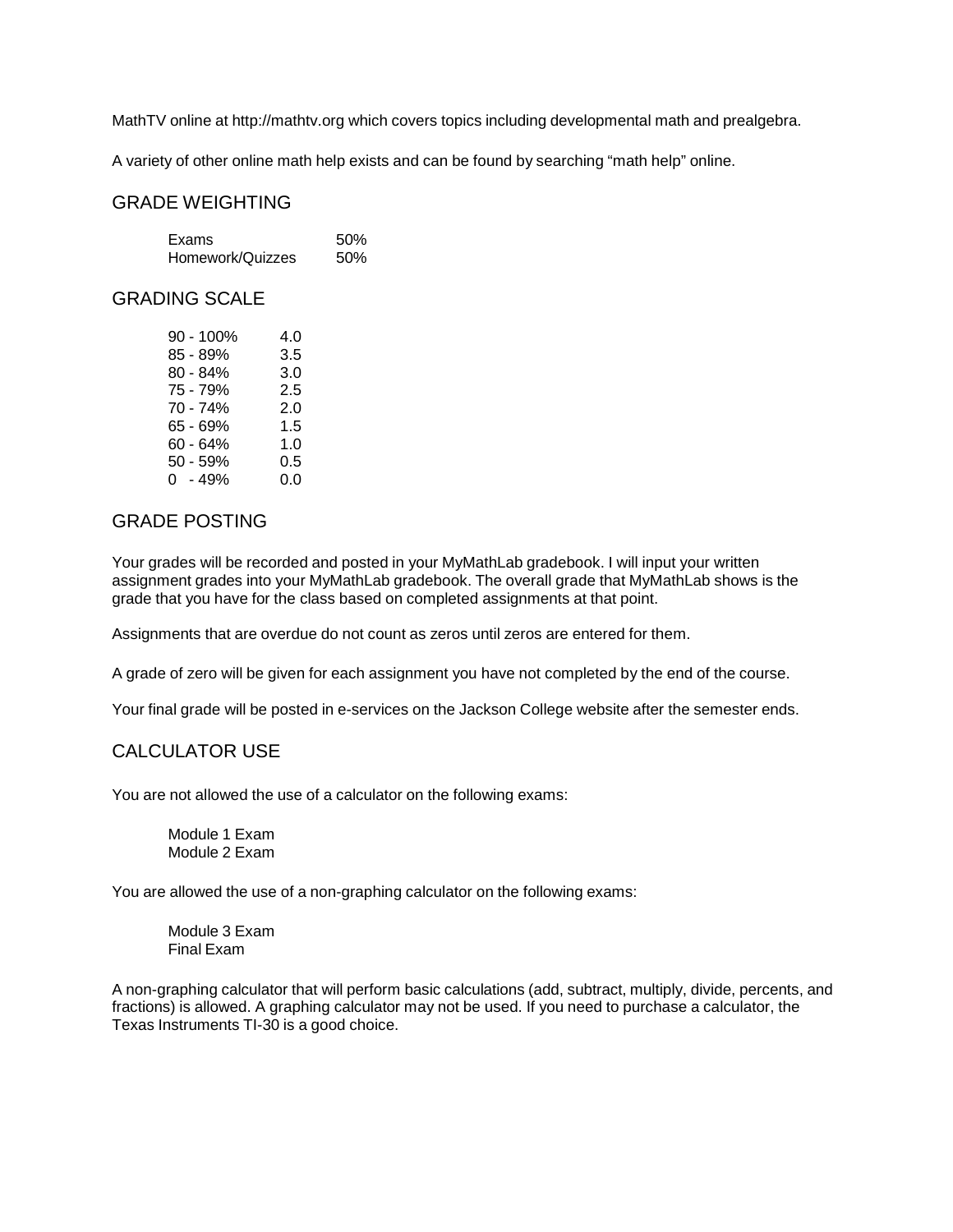#### HOMEWORK

Homework assignments are accessed and completed via the MyMathLab website and can be completed on your own without the supervision of a preapproved test center or proctor.

You may redo and resubmit homework assignments as often as you like EVEN AFTER THE DUE DATE to improve your grade.

#### QUIZZES

Quizzes are accessed and completed via the MyMathLab website and can be completed on your own without the supervision of a preapproved test center or proctor.

You can take each quiz a maximum of 3 times before the due date to improve your grade. Access to quizzes closes after the due date.

#### MODULE 1, 2, & 3 EXAMS

Module Exams 1, 2, & 3 are taken online in MyMathLab. Module Exams must be taken at Jackson College's Jackson Campus Testing Center, at another college's preapproved testing center, or under the supervision of your preapproved proctor.

Online exams are password protected. You will not be able to access these exams on your own. I will supply your proctor/testing center with the password for the exam and he or she will type it in for you when you are ready to take the exam.

You are allowed one attempt for each Module Exam. You are not allowed the use of the textbook or notes. Necessary formulas will be provided. You are not allowed the use of a calculator on the Module 1 & 2 Exams. You are allowed the use of a non-graphing calculator on the Module 3 Exam.

#### MODULE 4/FINAL EXAM

The Module 4/Final Exam is a written exam and must be taken at Jackson College's Jackson Campus Testing Center, at another college's preapproved testing center, or under the supervision of your preapproved proctor. The Module 4/Final Exam is handwritten will be completed offline. It will be hand graded and partial credit can be earned on some problems. SHOW YOUR WORK in the space provided.

You are allowed one attempt for the Module 4/Final Exam. You are not allowed the use of the textbook or notes. Necessary formulas will be provided. You are allowed the use of a non-graphing calculator on the Module4/Final Exam.

#### EXAM SUPERVISION REQUIREMENTS

Exams must be taken under supervised conditions. Your supervision options are as follows.

#### **The JC Testing Lab (Jackson College Main Campus):**

You can take exams at Jackson College's Testing Lab located in Atkinson Hall room 118 on Main Campus. You will need to show your driver's license or other acceptable photo identification to establish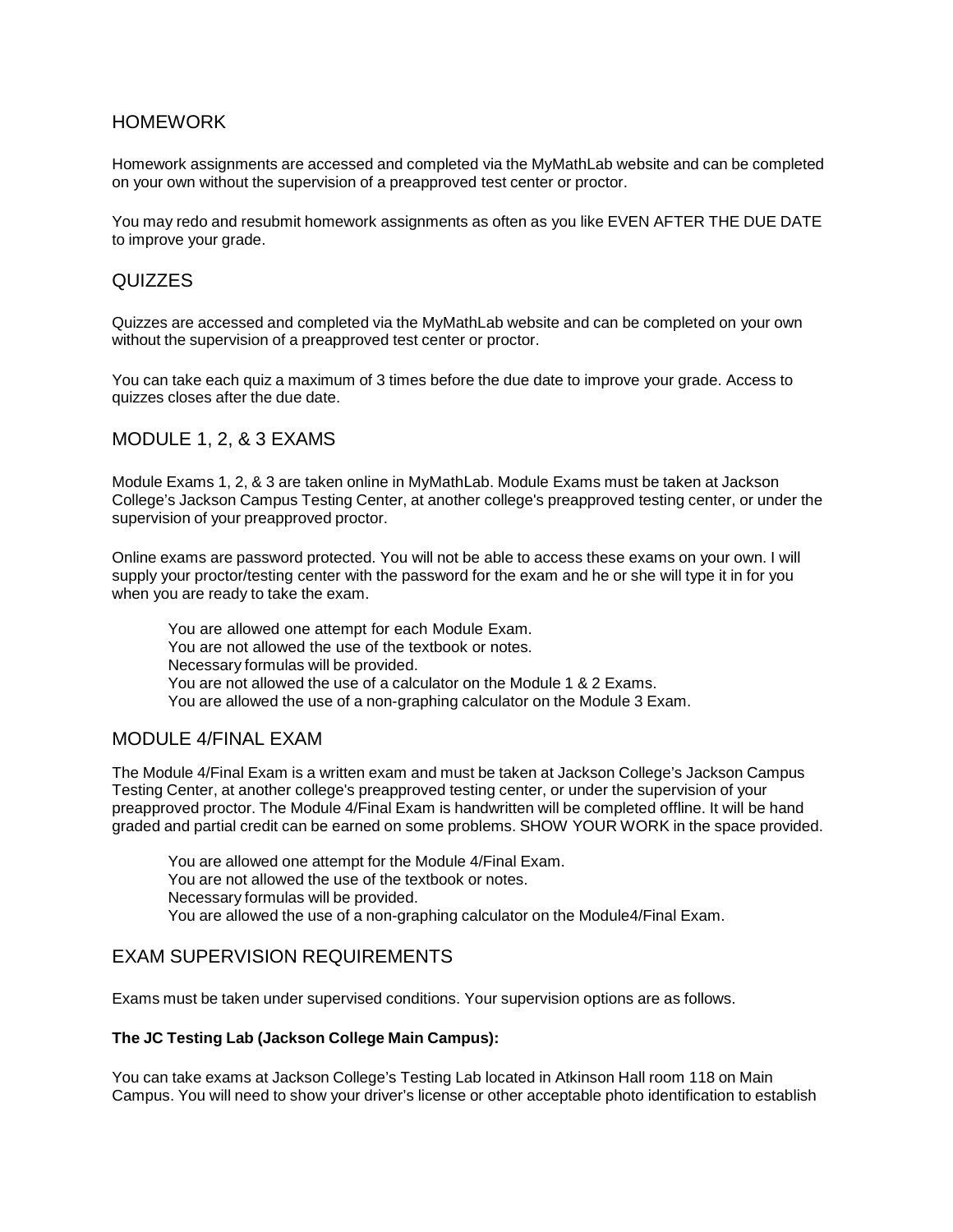your identity. After being admitted you will complete your exam under the supervision of the Testing Lab staff.

#### **A testing center at another college campus or an off-campus proctor:**

Subject to Jackson College approval, you can take exams at another college's testing center or under the supervision of an off-campus proctor (see the proctor qualification requirements included below). You must submit a completed proctor application for approval prior to taking exams. Note that there often is a cost associated with taking an exam at another college's testing center.

Note that it can take up to a week to receive approval for a testing center or off-campus proctor. Course materials/exams will not be forwarded to your testing center or proctor until approval is granted. If you wish to do either, complete the proctor application (left menu in MyMathLab) and send it to:

Greg Severance Jackson College – JM 250 2111 Emmons Road Jackson, MI 49201 email[:gseverance@jccmi.edu](mailto:gseverance@jccmi.edu)

## PROCTOR QUALIFICATION REQUIREMENTS

You can select a librarian who is willing to serve as your proctor and supervise your testing. The proctor you select is subject to prior JC approval. You must submit the completed proctor application to me for approval prior to taking exams. The following requirements apply:

Your proctor must have an employer email address to receive course materials. Course materials will not be emailed to a personal email address.

Your proctor must have access to a computer with access to the internet and a printer that you can use to take the online exams and which can be used to print out course materials and written exams.

## ACADEMIC HONESTY

If a student commits academic dishonesty I may sanction the student by taking appropriate action up to and including assigning a failing grade for the assignment, exam, or the course itself. Refer to the Jackson College Grading academic honesty policy in the Jackson College Grading handbook for a complete policy description. The potential consequences of violating the academic honesty policy are as follows. You may be dismissed from the course for, but not limited to, the following reasons as stated in the Academic Honesty Policy and the Student Rights and Responsibilities Handbook.

Misconduct for which students or visitors are subject to discipline is as follows:

1) Dishonesty, such as cheating, plagiarism, or knowingly furnishing false information to the College.

2) Forgery, alteration, or misuse of College documents, records or identification.

3) Obstruction or disruption of teaching, lecturing, research, administration, or other authorized activities on College premises...

## COURSE OBJECTIVES

Students will be able to do: